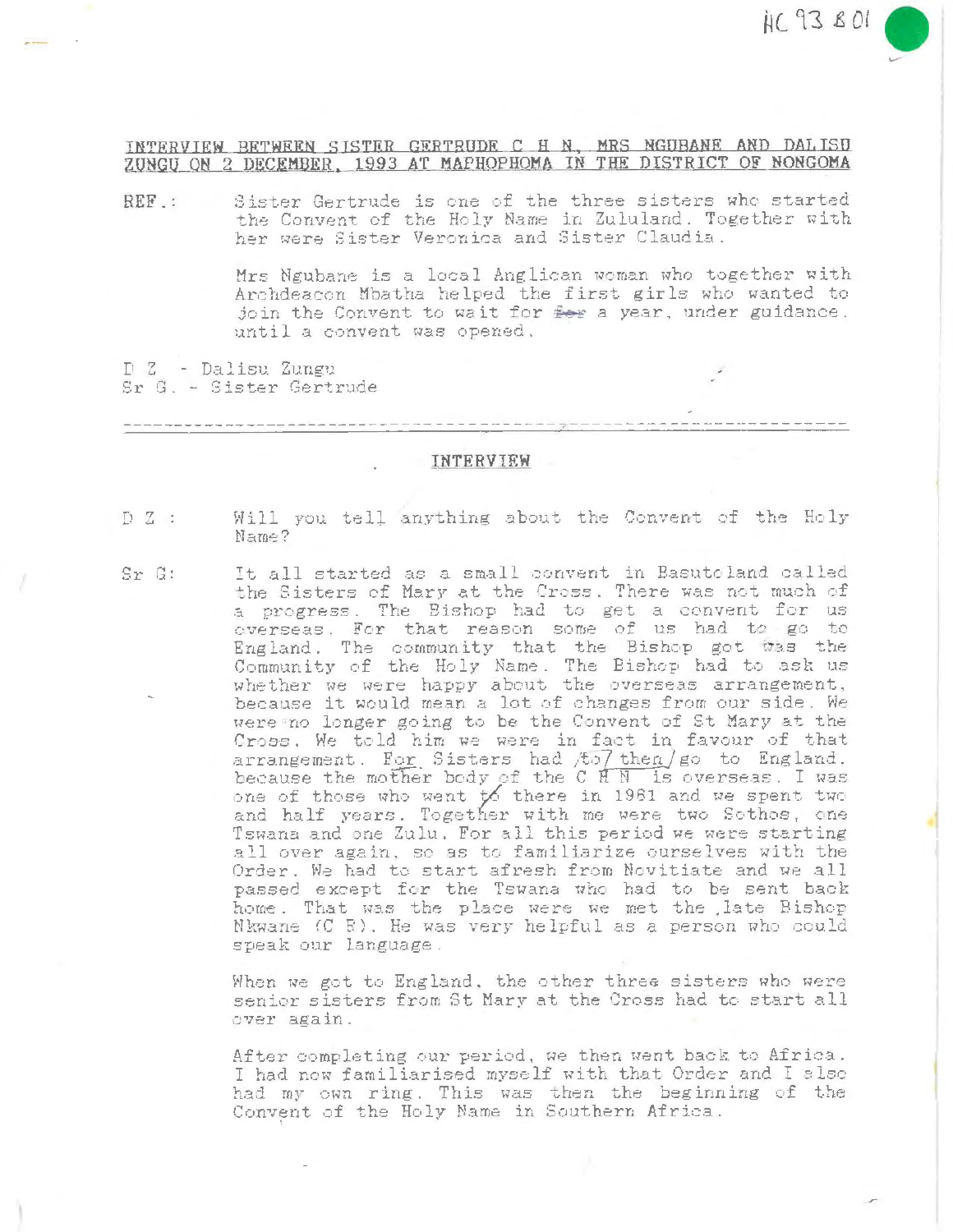## $D 2:$ Did you go back to Basutoland when you got back?

 $Sr$   $G:$ 

Yes, when we came back we had some fow white sisters with us from the Headquarters. When we got back, the other sisters of Mary at the Cross had to be asked whether they wanted to change. As they agreed, they all had to start from Novitiate for two years. So they changed everything. Some who were Senior to me became a year junior that me. We only came back to Zululand in the 70's. Bishop Alpheus Zulu was the key figure in the story. Let me tell you how the whole thing started. The late Archdeacon Mbatha was the one who really helped me to develop my vocation. I was only twenty (20) years old when everything began to dawn on me. Archdeacon Mbatha helped me a lot to realise whether I wanted to continue with a religious life. He then contacted Bishop Zulu, who was then a priest in Durban in Natal, because they were very close, to help. I then used to travel to Durban to stay with them and also come back by train. So they ended up sending me to Basutoland where there was a Convent for the Sister of Mary at the Cross.

Let me now say something on how the Zululand Convent started. When the Convent of the Holy Name was finding its feet in Basotholand, Bishop Zulu, who was then the Bishop of Zululand, wrote to our Mother of the Community in Basotholand. He told her that there were young girls who were interested in religious life and wanted to join the other sisters who were from Zululand. The Bishop also said that passports were a great difficulty. There was therefore a need to start a local convent. So there was an agreement that a convent be started in Zululand. So at that time there were three of us, myself (Sister Gertrude), Sister Veronica and Sister Claudia. This was going to be a very difficult job of starting a new convent. Sister Claudia had to go overseas to acquire more knowledge for this venture.

Before we came back to Zululand there were already girls who had stayed for the whole year seeking to test their vocation to religious life. These were under the care and guidance of the late Archdeacon Mbatha and Aunt Ngubane, They were called the "Amadodakazi".

Two of us, therefore, came to lead seven (7) women. We then had to split. We had come to teach the indigenous people that age does not hinder one's vocation. You can be in a position of leadership whether you a re young or old. I don't know whether they understood that. So. Sister Claudia took leadership and became administrator. You know, Mfundisi we have different gifts. All this happened at Isandlwana. There were already Junior Sisters. Sister was then back from England and there was a need for a second convent. I was then asked to go to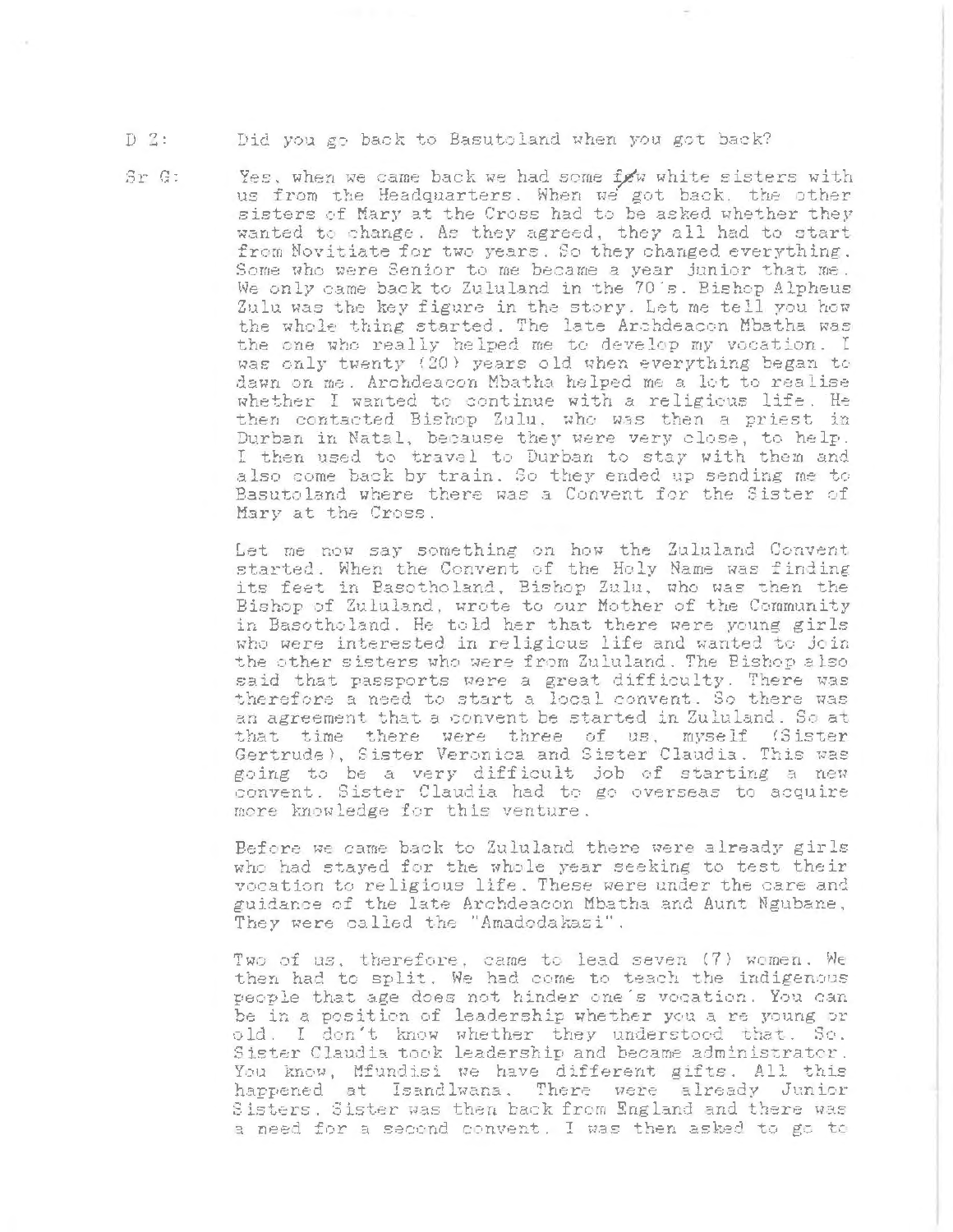Maphophoma and Sister Claudia and Sister Veronica were left behind. I was needed at Maphophoma because of my experience. What we were bringing to the people was really new and it was very difficult to send a young person for leadership. So I went to Maphophoma and I staved for a long time.

Before Archdeacon Mbatha died he wrote me a letter sharing his wishes, what he wished from us as we got to Zululand. For him, what was very crucial, as we got to Isandlwana, was to teach indigenous women that they can be breadwinners for their families while men were away as migrant workers. "Women should be taught not to sit down and fold arms but to plough fields whilst waiting for money from their husbands", he said. This was really very helpful for the local people.

 $a<sub>2</sub>$ 

So then I left Isandlwana and/few years after I left it was agreed that since our community had grown, all along we had our Superior in Basutoland, Sr Veronica had to be our Superior. We then moved from Isandlwana, others remained, to start a new convent at Kwamagwaza. This happened in 1983. Since Sr Veronica was then to start a new community. I was asked as her assistant to go to Kwamagwasa as well. When she died she was no longer a Superior but an ordinary sister.

- $DZ$ : What happened?
- Our Community, I don't know with the others, does not  $Sx$   $G$ : make a "Mother" as an Order but it is just a position of responsibility. It is like a Bishop, which you are for life. When you are not re-elected you become an ordinary Sister.
- $DZ$ : How many years does it take?
- It takes three years and we either take you back or elect  $Sr$   $G$ : somebody else. You see, the Mother we have now has completed a year and in two years time, we will have our elections, so will re-elect her or say thank you. The other most basic thing about our community is obedience. You see, Father, Mother has sent me here at Maphophoma in this old age and I could not say no. The work that is done in these small convents is difficult but I have to obey may Superior. The life of a nun is based on respect, when this is not there, you run into big problems i.e. respect and obedience are petinent.
- Would you say that your Community is growing i.e  $DZ$ : Numerically?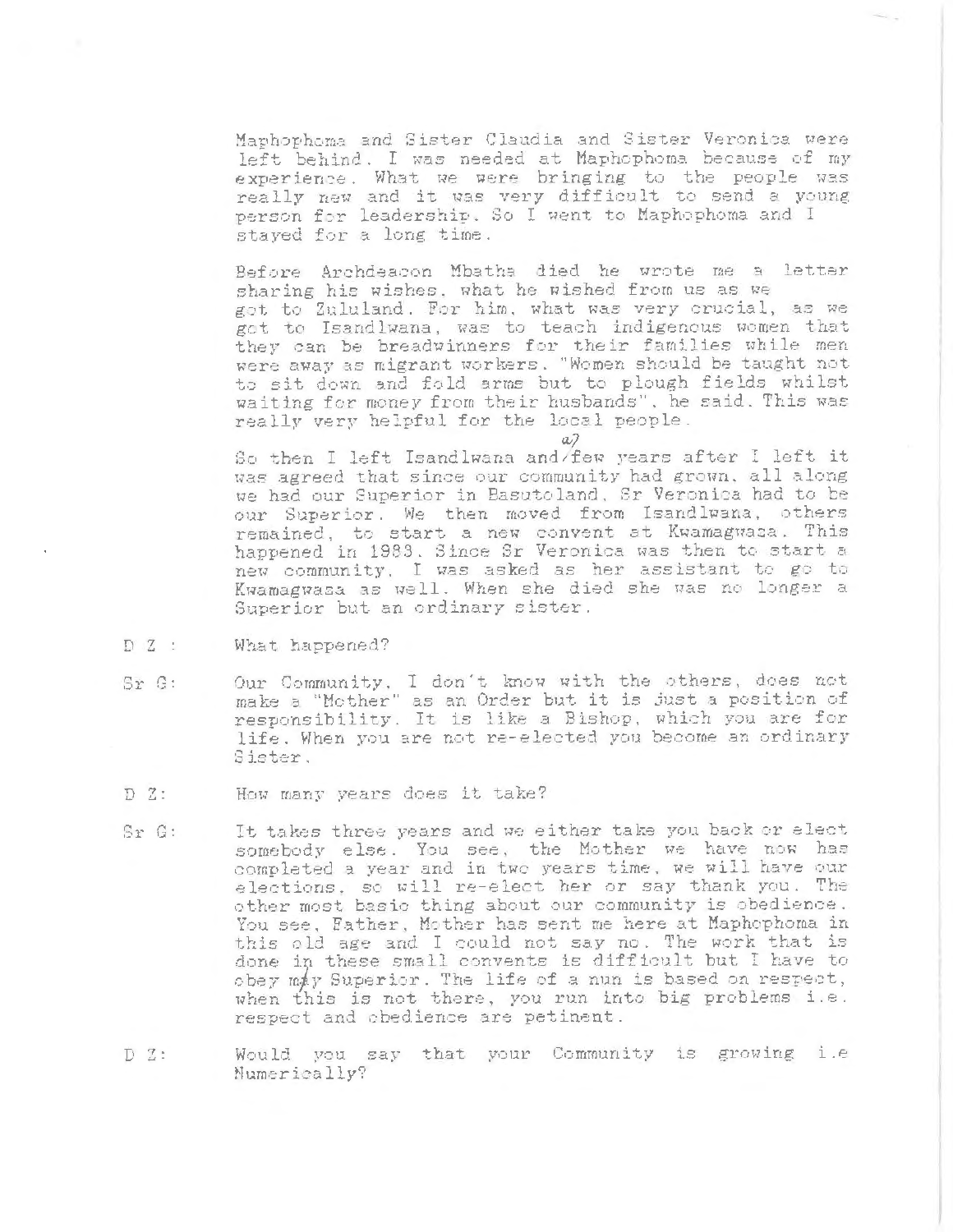One of the difficulties we encounter is people's acceptance of religious life. To us, Zulu people, this is a new thing, hence people cannot just accept it. Our convent overseas is growing in numbers because it is now over hundred (100) years, we are even less than twenty five (25) years old, so it is still difficult.

> Father, you will agree with me that when you are still growing up, as a teenager, you tend to like something. without any critical eye i.e. seeing nuns their vestments and wishing to be part of them. Yet when you join the religious life, you discover that nuns are people like all other people. In convents there are problems like in any other place. So, young people would come to our convent but discover life, you discover that nuns are people like all. There are problems like in any other place.

> So, young people would come to our convent but discover, how "hot it is" and just leave. The biggest problem is that of obedience.

> So we have had a lot of young people joining, but they come and go. I think this happens with all communities. There are times when you have a lot coming up and also a very dry season. The problem is that when people leave the convent they tend to speak badly about it. Yet people are given ample of time to test their vocation.

- $DZ:$ How long does it take?
- Sr G: Two to four years for Novitiate and three years as a junior sister. In all these years, you have a chance to resign from the convent. This however, is done in a very good spirit. But ordinary people do not understand, they will always say that a person has absconded. The only bad thipsn' suppose, is when a person has made her vows in front of the Bishop, Priests and all other people to be part of the religious life, then just resign. This gives a negative reputation of the Convent. In all the years of Novitiate and Junior sister, you do not have a ring. Even if the years are completed, you are not forced to take the ring until such time that you are ready. You have to be 25 years of age. So people have asked for a delay in taking vows and sometimes resign afterwards and that is done in good faith.
- Thank you very much sister, you have covered a lot of  $D_3$ : ground I am now only left with some few questions.

 $S \cap G$ :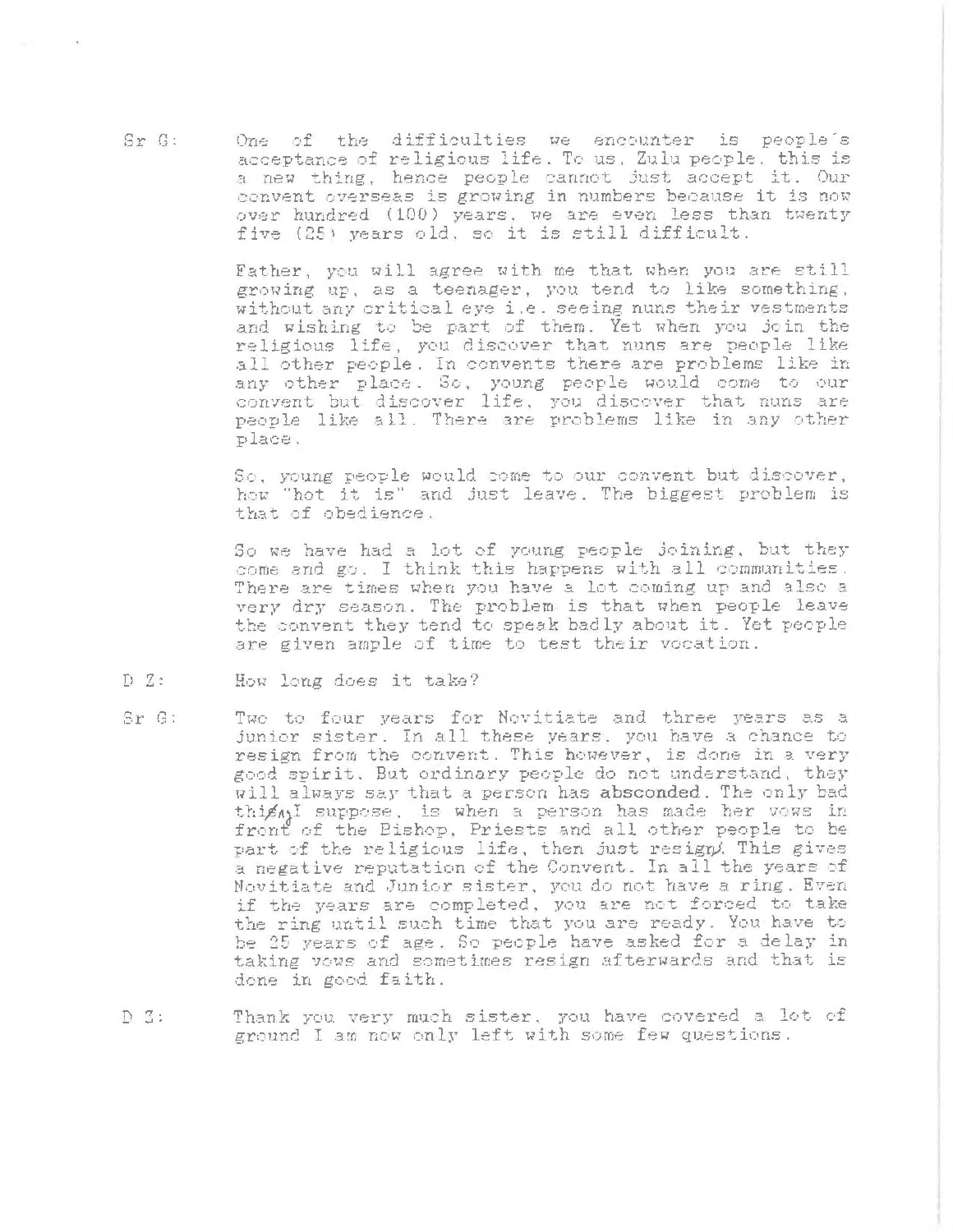Just before you continue. Father, I have just Mrs Ngubane: something to say. Religious life is like a school but a person receives the word from God and listen; In response to the word a person goes to the convent. But ordinary people will interpret it as just the love of a convent and and end to everything because they do not know what happens inside the convent and yet a person is called and controlled by the Word. when it says stop, she stops and dogsome introspection and then continues.

> I am emphasizing this because when the whole thing started as you have asked me to be part of this interview. I was there and I was appointed to help. though I cannot say much as I was not a Nun myself. But I was put in it because of this Gertrude who . was shouldering the life of those young people. What I am saying I received from Sister Gertrude. herself, for when they began they were sent here at Maphophoma at that time you were still very young, Father.

They were sent here because religious life talks of Faith in the Living God. This was the product of the Iviyo Lofakazi (The Legend of the Witnesses of Christ). When young people heard the Word they listened. The onlookers would always think they were misled. I refer to Richard Shorten and yet a person is controlled by the Word. Even to priests this does happen, you listen and follow but there are times when you feel darkness in front of you and yet that is the direction. This group that was sent here helped my life a lot.

I only knew Lesotho through Sister Veronica Mkhonza. I think you were still very young at that time Father. I went to Lesotho when Sister Veronica was taking vows and receiving the ring. This kind of ceremony needs blood relatives. The Mkhonsa family had all died and we, the Ngubane family were looking after Veronica and the others and that is how I got to go to Lesotho.

So, what I am trying to emphasize is the fact that there is nothing new in what Sister is telling you and I cannot add much since she is the one who experienced it.

But one can thank God that in Zululand such work has been initiated now at Kwamagwaza, Isandlwana, Maphophoma and Transkei.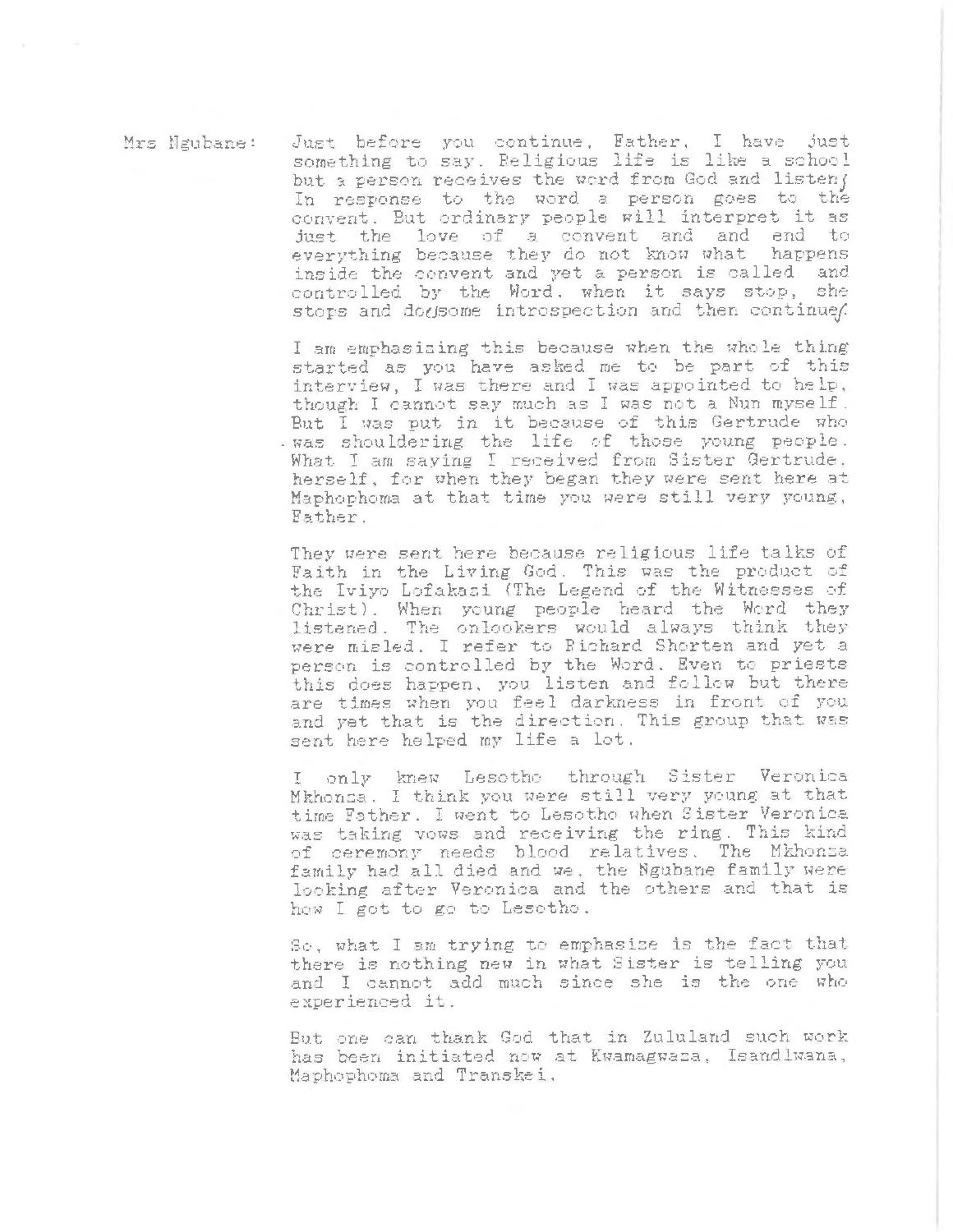- Talking about various sub-stations, the Isandlwana branch  $Sr$   $G$ .: has now about four Sisters and here (Maphophoma) there are six of us (including the one who has just come as a Novice). One of our sisters, Patricia is working in a local school.
- $DZ$ : What is the process of your initiation?
- When you enter the convent to test you vocation, you can  $Sr. G.$ : put your own clothes and a white cover on your head and you change after nine months. Now you enter into be a Nevice.

After Novitiate, you then become a Junior Sister, wearing all vestments like us, but the crosses are a little bit smaller but not the ring you only get the ring when your final vows. There will than be a Bishop and all people.

- $DZ:$ Sister, do you see a lot of changes in your convent?
- Oh, yes a lot since we started you see, in our early days  $Sr$   $G$ : we did not wear the kind of clothing we are wearing now. We use to have a different attire. Even when we came back from Lesotho, Bishop Zulu could not recognise us. He asked why we did not tell him when we were changing.<br>Father, nowadays there is a lot that is demanding change. Some of the things have changed in a very positive way. During the early days we did not have pocket money. These days sisters have pocket money and may other developments.
- Talking about developments, do you see a difference  $DZ$ : between this Zululand Convent and the one in England? Is there some African contribution to it?
- There is not much of a difference between the two. The  $Sr$   $G:$ fact is that ours is predominantly black and has lot of young people. I could say that it is only myself and sister Claudia who are elderly. though I cannot say Claudia is as old as I am. She is, in terms of age their age (i.e. the other sisters) comparatively speaking, most of the things are the same. The only thing is that we are more liberal than England, the younger people take things a little quicker. Sometimes you can even see the danger of it but all in all we do things in the same way.
- I only came across the Convent of the Holy Name in 1989.  $DZ$ : when one sister visited us at St Barnabas. Chesterville. This was a year after college and I had never had an encounter with any Nun in the Anglican Church. My question is : Was there a time when your Community was a closed one and if so when was it opened to public?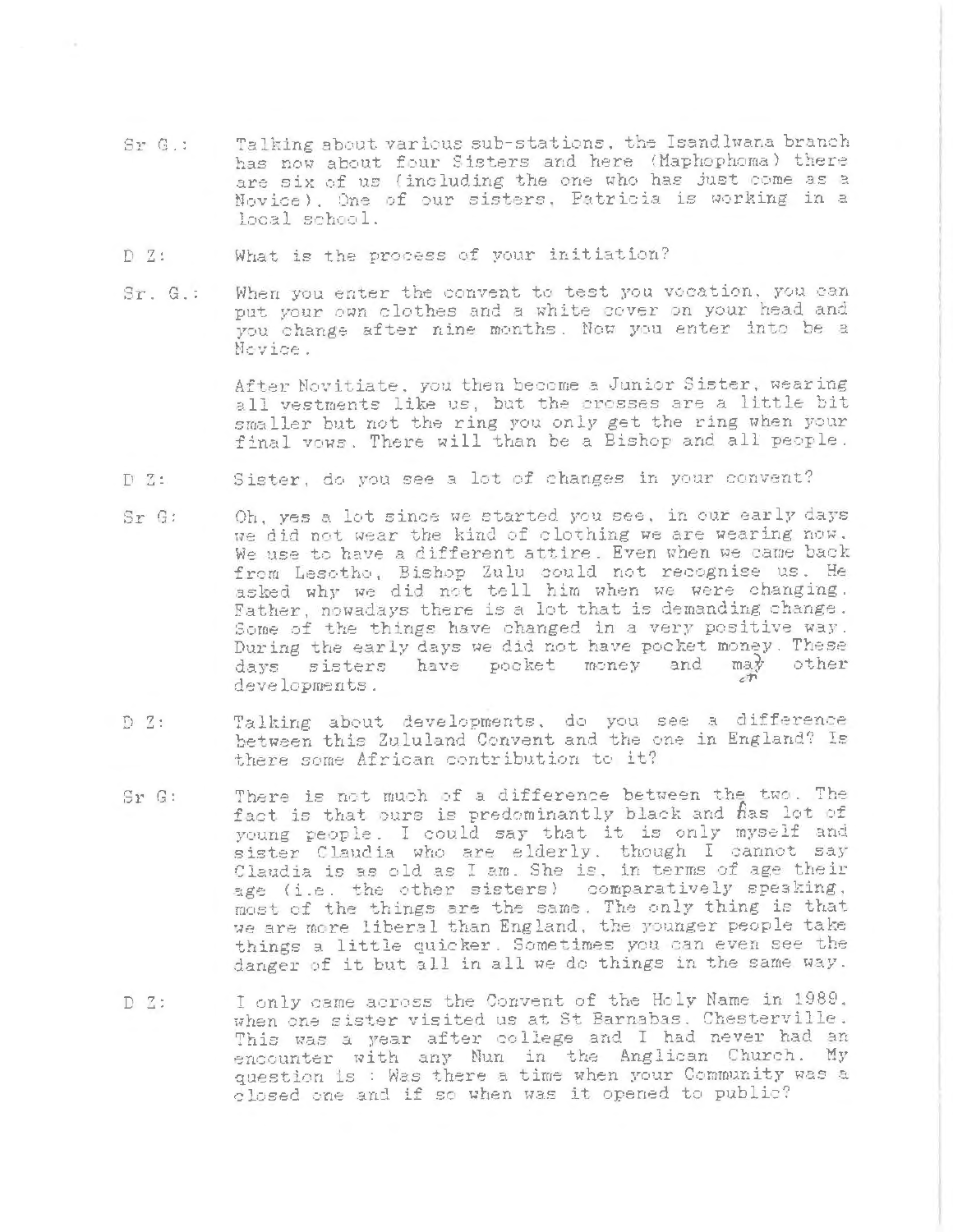- Mfundisi, our convent right from its conception was an  $Sr. G:$ open evangelistic community. Its aim being to bring Christ to the world. So, unlike other convents, which might be called to pray indoors and others which promote ecumenicalism by teaching in schools and building hospitals, ours is primarily for evangelism. But, we do have Sisters who teach etc. so as to boost the income of our Convent, but we are very selective, as evangelism is our priority rather than ecumenicalism. So our convent is that kind of a convent, even when we were at Lesotho were were primarily doing missions in parishes and<br>reaching out to the unreached. I do believe that the Bishops chose to link us to the CHN in England because of the nature of our calling to evangelism.
- Sister, Mrs Ngubane has referred to the Iviyo Lofakazi as  $DZ$ : a crucial part of your vocation. How has this evangelistic movement, within the church, contributed in the life of the CHN in Zululand?
- Yes, there is a lot of contribution from the Iviyo  $Sr$   $G$ : Lofakazi. But before I left for Lesotho I was a field worker under Archdeacon Mbatha and the Movement had not started. But there was a woman, Mrs Mbatha, who is now late. who was collecting young girls and teaching them about morals and purity of life. They always had prayer services, which I used to despise. I felt that I was originally from a big mission (Parish) and I cannot join everything that the people who were backward and uneducated were doing. But one day it came to me like a dream and God had something in my life and I cannot tell what made me to to those prayer services almost everyday. These were therefore, healing services and evangelistic meetings. So when the Iviyo Lofakazi movement started, we were already aware of what the Renewal is all about. In fact the Iviyo Lofakasi contributed a lot to calling of young people to Religious Life.
- Maybe the question form which follows, in terms of the  $DZ:$ Iviyo's contribution, Do you therefore see your conventing growing or not. (I am saying this because other convents are being moved to smaller places because of numbers)?
- There is something amazing about our convent, when people  $S_F$   $G$ : resign, the very same number is born. We do lose a lot of young Sisters but at the same time we gain more. You can see by the way in which we have NOVICES almost every year you see. Father, God is wonderful he always replaces for us. Mfundisi we are growing and we thank God for that because He is the only source of growth. If you look at England Convent, you will discover that they have had a bad time there was a lot of decline, but now they are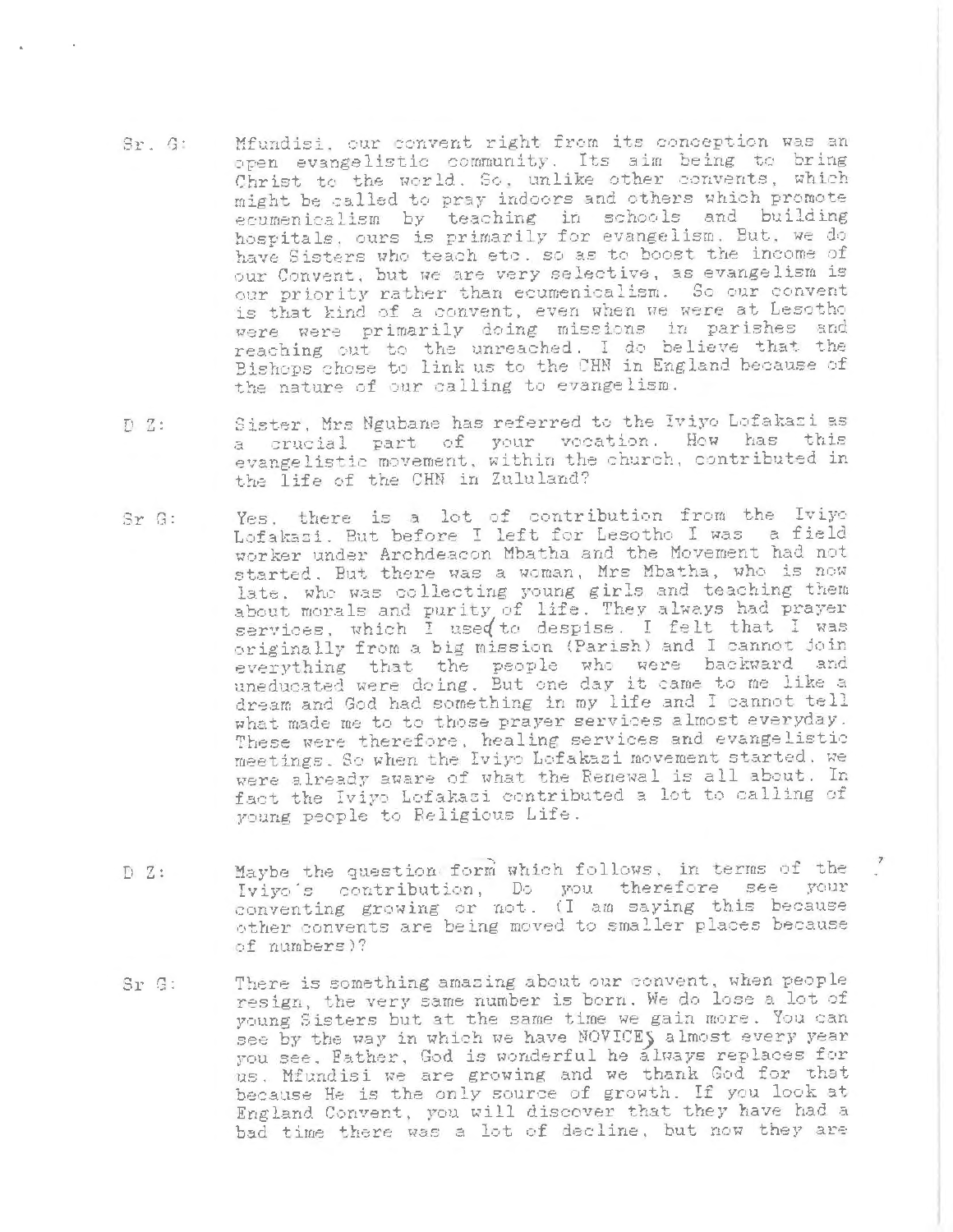growing in numbers. You see, Father, it always happens with religious life, there is a time where you have vocations in abundance and sometimes a very dry season. It is all in God's hands.

- Thank you very much Sister for your contribution, maybe  $DZ:$ one question that I should not leave out is what is the general attitude of the Sisters towards the Ordination of women in the Church of the Province of Southern Africa?
- Generally speaking we are mostly in favour of it, though  $Sr$   $G$ : I, personally had difficulties in the past, but I fully support it. But, you see, I am now too old to even think about it but maybe the younger ones. I think if God ordains something, nobody will ever block it. A vocation is a vocation, male or female God can call His people. The difficulty is when we say everyone that is just any woman can be a Priest, that is wrong, totally wrong. I know of some women that can make good and honest Priests.
- I will like to add that God's way is not people's Mrs Ngubane: way. When God calls nobody can prevent him. The Christian life is not difficult when people listen to the word of God. It's Christ that presses people with a calling and they go according to His will, whether they are male of female. I have seen this happening amongst these CHN Sisters. God called the three of them, some followed in their footsteps, some fell on the way. But it Christ's life that is needed and listening to Him. So I have see the development of this convent until now.
- Mama Ngubane, you have a very interesting way of looking  $DZ$ : at vocations. Sister Gertrude has mentioned that you started to look after young girls before they (Sisters) came to start a convent. How was it? How did people take it in this conservative tribal neighbourhood?
- As I have said before, what helped the most was to Mrs Ngubane: look at the development of the vocation of these three young sisters. Girls coming from very indigenous areas of Maphophoma and Ndulinde and I said, surely God can do wonders. So when the other girls came up after them, and I was asked to look after them in the meantime, I pressed on regardless. I had seen how God can work. I did face a lot of insults, when I was walking on the road I could feel that no one wanted anything to do with me. The person who helped me was the Chief Moses. He called me and said nobody will prevent those young girls to do what God is calling them to do. Then I was relieved, whatever people said, I ignored. Men of the tribal land were concerned about their girls, because they were expecting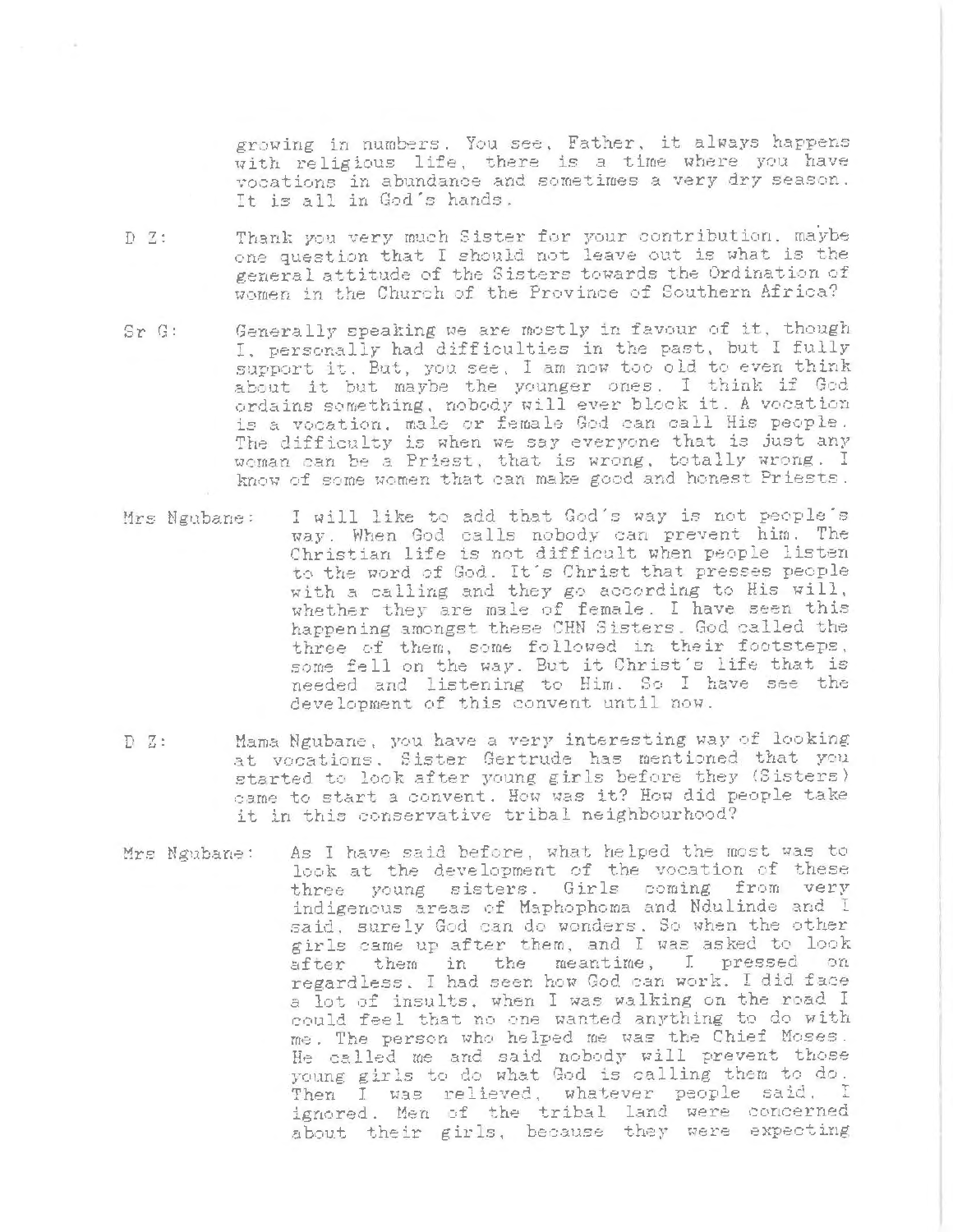dowry (lobola). But I pressed on and God helped me. It was even better in the Roman Catholic Church because children could be identified whilst they were young to be "Children of Mary" and when a child is called, it could easily be understood. But for me, it started as an Iviyo Lofakazi prayer meeting and girls chose to live this life. It was very difficult, in such a way that some people did not want even to talk about Iviyo Lofakazi anymore. So, when the first felt this vocation. I really saw how God the Holy Spirit can work in the lives of people. Truly, Mfundisi, it was God the Holy Spirit, because when some tried to resist it they would end up dying. God called children from unchristian tribal homes and they had to listen. I sometimes used to pray to God and asked Him why He chose me, as a married woman to carry a such a burden. But I could not pull out. Yet something worse was still coming. There was a lot of turmoil. What made things worse was the fact that, my son, Theophilus, who is now a priest, also got marries. People began to ask a lot of questions. "His child is now married", they said, and she is preventing our children to have husbands. It was very difficult! Even the whites who were around got so confused with what was really happening. I remember a Scandinavian minister questioning us about this. I said to him. "You do not understand how God the Holy Spirit works".

I do believe that the Iviyo Lofakazi gave birth to a lot of muns that we have. It taught girls the purity of life, preservation of virginity and young girls felt that they wanted to continue with this purity. Hence such an interest in Religious Life. So within the movement others felt that they were called to this purity of life within marriage and hence we have purely \* "white weddings", our engagement services are not a mockery but empowered by God the Holy Spirit. I just want to end there for Sister has said everything. But one thing she did not mention is that she started from a convent in Transkei at Tsolo, but she can relate the story. I have finished all I wanted to say.

- A white wedding : is a wedding entered into by a girl who 1. has preserved her virginity.
- $Sr$   $G$ : Yes Father, Mama Ngubane is right and I think this is very crucial to relate. I started from a Community at Tsole, which is St John's Sisters. But I could not stay because of the way I was brought up you see, I was brought up in Renewal Service and that was my spirituality and that community was so different. So I